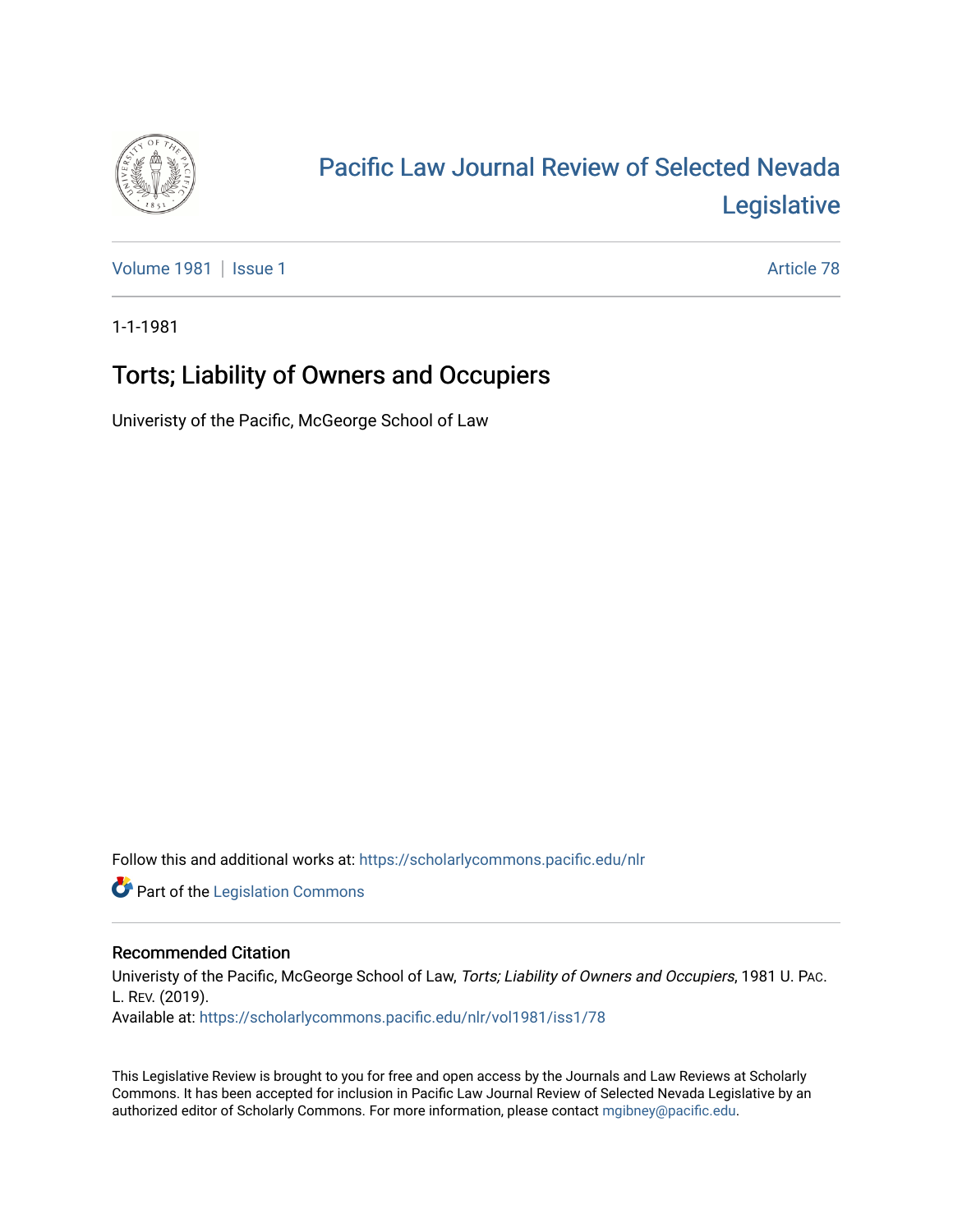### **Torts**

### **Torts; liability of owners and occupiers**

N.R.S. §41.510 (amended). AB 72 (Rhoads); STATS 1981, Ch 63

Existing law provides that an owner, lessee, or occupier of premises (1) owes no duty to warn persons using the premises for specified recreational purposes<sup>1</sup> of dangerous conditions,<sup>2</sup> (2) does not assure those entering that the premises are safe for these purposes,<sup>3</sup> and (3) by giving permission to use the premises does not render the person receiving permission an invitee to whom a duty of care is owed.4 These limitations on liability apparently are intended to encourage landowners to allow persons the use of the land for the specified recreational purposes. $5$  Chapter 63 further restricts the liability of owners and occupiers by relieving them of a duty to keep the premises safe for entry or to warn of existing dangers to persons who are *crossing over* the premises to public land.<sup>6</sup>

Owners or occupiers will continue to be subject to liability, however, when **(1)** injury results from the willful or malicious conduct of the owner or occupier,<sup>7</sup> (2) consideration is given, aside from any paid by the state, for permission to use the premises or cross over to public land, $8$  or (3) the injury was caused by persons to whom permission to use the premises or cross over to public land was extended and the injured party is one to whom the owner or occupier owed a duty to keep the premises safe or warn of danger.<sup>9</sup>

*Selected 1981 Nevada Legislation* 

I. *See* N.R.S. §41.510 (hunting, fishing, trapping, camping, hiking, sightseeing, or for any other recreational purpose).

<sup>2.</sup> *See id.* §41.510 1.

<sup>3.</sup> *Seeid.* 

<sup>4.</sup> *See id.* §41.510 2(a).

<sup>5.</sup> *See* Gard v. United States, 594 F.2d 1230, 1233 (9th Cir. 1979).

<sup>6.</sup> *Compare* N.R.S. §41.510 1, 2, 3(b), (c) *with* STATUTES OF NEVADA 1973, c. 559, §1, at 898. 7. *See* N.R.S. §41.510 3(a) (willful or malicious failure to guard, or to warn against, a dan-

gerous condition or use). 8. *See id.* §41.510 3(b).

<sup>9.</sup> *See id.* §41.510 3(c).